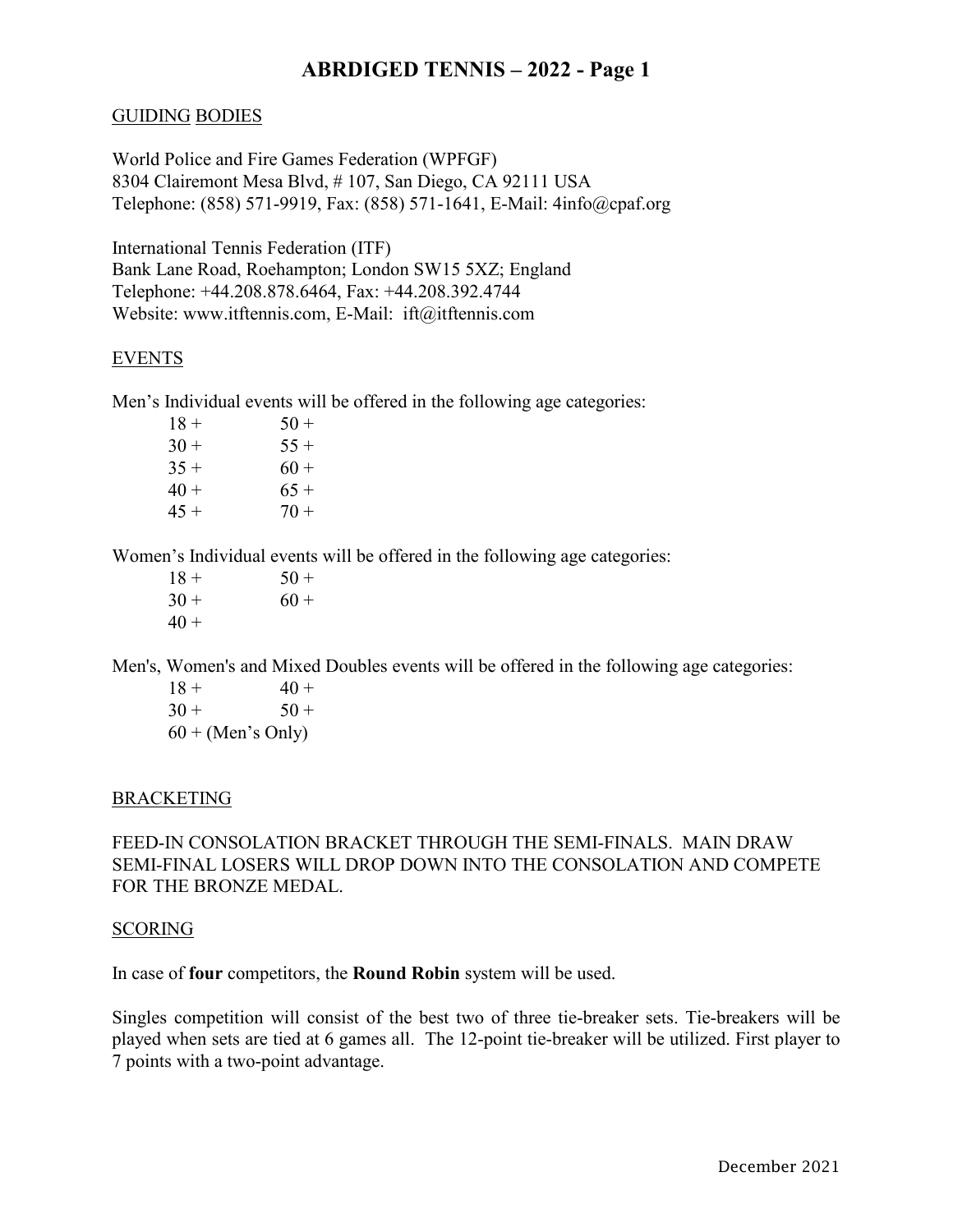## **ABRDIGED TENNIS – 2022 - Page 2**

All doubles competition will consist of the best two of three sets, no-ad scoring. If a  $3<sup>rd</sup>$  set is needed, players will play a Match tiebreak. The Match tiebreak is the first team to ten (10) points with a two-point advantage. Changeover will be consistent with the 12-point tie-breaker.

The feed-in consolation tournament will be an 8-game pro-set, with regular scoring. The 12 point tie-breaker will be played at 8 games all. The consolation final match, which determines the bronze medal winner, will be best two of three sets. The same scoring rules will apply for singles and doubles respectively, as are in the main draws.

3<sup>rd</sup> place (bronze medal): Will be determined by the winner of the feed-in consolation bracket. Semi-final losers in each main draw will drop down to the feed-in consolation and compete for 3<sup>rd</sup> place, the bronze medal.

### **SCHEDULING**

Depending on the number of entries, players may have to play more than one Singles or Doubles match in one day. Under these circumstances, two matches per day may be scheduled during the early rounds, but players will not be scheduled to play more than one medal round match per day in Singles or Doubles.

In the case of inclement weather, players may play more than one match of Singles or Doubles per day. If inclement weather persists, matches may be shortened to 8-Game Pro-Sets. Changes to the schedule due to inclement weather will be at the discretion of the tournament director on the advice of the WPFG Federation Director.

| NUMBER OF COMPETITORS | <b>SCHEDULE</b>                                         |           |  |
|-----------------------|---------------------------------------------------------|-----------|--|
| 64-Bracket            | 1st Round:                                              | $1st$ day |  |
|                       | 2nd Round:                                              | 2nd day   |  |
|                       | $3rd$ Round:                                            | 3rd day   |  |
|                       | Quarter Finals:                                         | 4th day   |  |
|                       | Semi-Finals:                                            | 6th day   |  |
|                       | Finals:                                                 | 7th day   |  |
| 32-Bracket            | Same as above except reducing the 1st day to one round. |           |  |
| 16-Bracket            | Same as above except begin on 2nd day.                  |           |  |

#### TENNIS: GENERAL RULES

- Each match will be assigned a start time. If the competitor does not show up 20 minutes after the scheduled time, a 20-minute default rule will be enforced. The competitor will lose the match and will be excluded from competition in that category (including the consolation tournament).